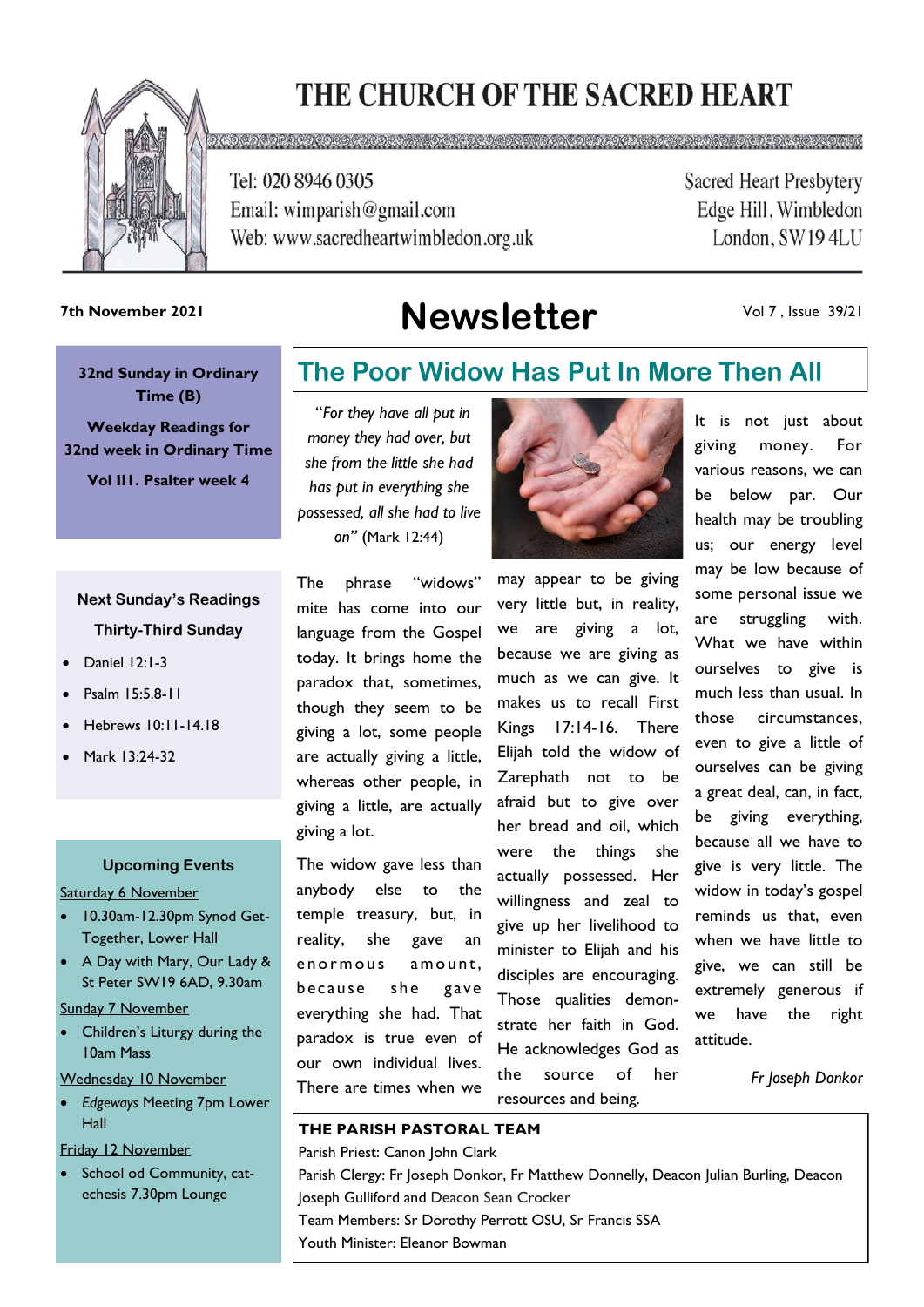#### **SECOND COLLECTION**

Next Sunday, 14 November, there will be a second collection in support of the Archbishop's Administration Fund, a collection that helps to meet the cost of the central administration of the Diocese.

#### **CHRISTMAS CARDS**

New Christmas cards are now available from *Pax Christi*: Felt banners were created some years ago for display at a church in Cambridge during Christmas. These banners have now been made into Christmas cards. They can be ordered at £4.50 plus p+p from: https[://](https://paxchristi.org.uk/product/nativity-trio-cards/) [paxchristi.org.uk/product/](https://paxchristi.org.uk/product/nativity-trio-cards/) [nativity-trio-cards/](https://paxchristi.org.uk/product/nativity-trio-cards/)

#### **AUTUMN ASSEMBLY 2021**

The Diocesan Justice and Peace Commission Autumn Assembly 2021 entitled '*COP26: What next?*' is a continued response to the huge environmental issues of our time. What can we do that we aren't doing now? Respond to care for the earth, care for the poor, care for a fairer economy. At Corpus Christi Catholic Church, Brixton Hill, Saturday 20 November from 10am onwards. Entrance is free. Everyone welcome. To reserve a place email jpiccontact@rcaos.org.uk. Please bring a packed lunch. Tea & coffee provided.

#### **COMMUNITY SPONSOR-SHIP OF REFUGEES**

Our fellow church in the local ecumenical group, *Churches Together*, Christ Church on Copse Hill are seeking a suitable house to rent in SW20 for a Syrian refugee family. This is the final condition of their application to the Home Office and they invite anyone who knows of a house to contact Chris Larkman at chris.lark man@gmail.com.

### **Parish News**

#### **HOLY SOULS ENVELOPES**

If you would like to have your deceased family members remembered in the Masses during November, please write their names on a paper and put them into the Holy Souls envelopes provided. They will be placed in a box at the altar during Masses this month. Any donations

enclosed will go towards Masses for the Holy Souls during the year.

#### **FINANCE COMMITTEE - VACANCIES**

We have two vacancies on the parish Finance Committee. The Finance Committee is established under Canon Law and advises the Parish Priest on financial and property issues including the general administration of the parish office. Meetings are about 6 per year but members are actively involved in implementing specific areas of the remit between meetings. If you are interested in helping, please contact Father John.

### **Announcements**

#### **BLESSING OF THE GRAVES**

This year, the blessing of the graves at the Merton and Sutton Joint Cemetery in Garth Road will take place on Sunday 14 November, Remembrance Sunday. There will be a short service at 3pm outside the chapel. This will be followed by clergy being available to bless individual graves. A priest will then also go to the North East Surrey Crematorium as some of our parishioners' relatives are buried there.

#### **THE TRAVELLING NATIVITY IS BACK**

This Advent will see the **[org.uk](mailto:eleanor@sacredheartwimbledon.org.uk)** return of our travelling nativity. Throughout Advent a different household from the parish will have the nativity present in their home each evening and pass it onto the next household until Christmas Eve. This will start on the first Sunday of Advent - 28 November. For further info please pick up an information sheet at the back of church. If you wish to sign up please

contact Eleanor at [eleanor@](mailto:eleanor@sacredheartwimbledon.org.uk)  [sacredheartwimbledon.](mailto:eleanor@sacredheartwimbledon.org.uk) 

#### **MASS FOR THE BEREAVED**

Please note that there will **no** monthly drop-in on Saturday 27 November. The Bereavement Group is organising a special Mass for all who have been bereaved on Saturday 20 November at 10am.

Followed by refreshments in the Lower Hall.

### **Parish Organisations**

#### **SCHOOL OF COMMUNITY**

The catechesis proposed by the local community of the *Communion and Liberation*  (CL); meetings are every Friday at 7.30pm in the Lounge. It is a moment of education to help develop the experience of the encounter with Christ throughout the charism of CL in the Church. For more information contact [school-of-community](mailto:school-of-community-wimbledon@googlegroups.com) [-wimbledon@googlegroups.](mailto:school-of-community-wimbledon@googlegroups.com)  [com](mailto:school-of-community-wimbledon@googlegroups.com)

#### **MEMORY LANE CLUB**

This popular club for people with dementia and their carers is open again on Wednesdays from 10.30am - 12.30pm in the Parish Lounge with tea, coffee and cake along with lots of chat, laughter and other activities. We greatly look forward to meeting up with old friends and new.

#### **CHRISTIAN YOGA**

The Christian Yoga Group restarted Yoga sessions on Tuesday mornings at 10am in the Lounge. Newcomers are most welcome to join us. We practice simple basic yoga, breathing & relaxation techniques, balance, poses and postures. Please bring a mat. For more information please contact Anne Remedios (020 8946 3653 or anneremedios@outlook. com.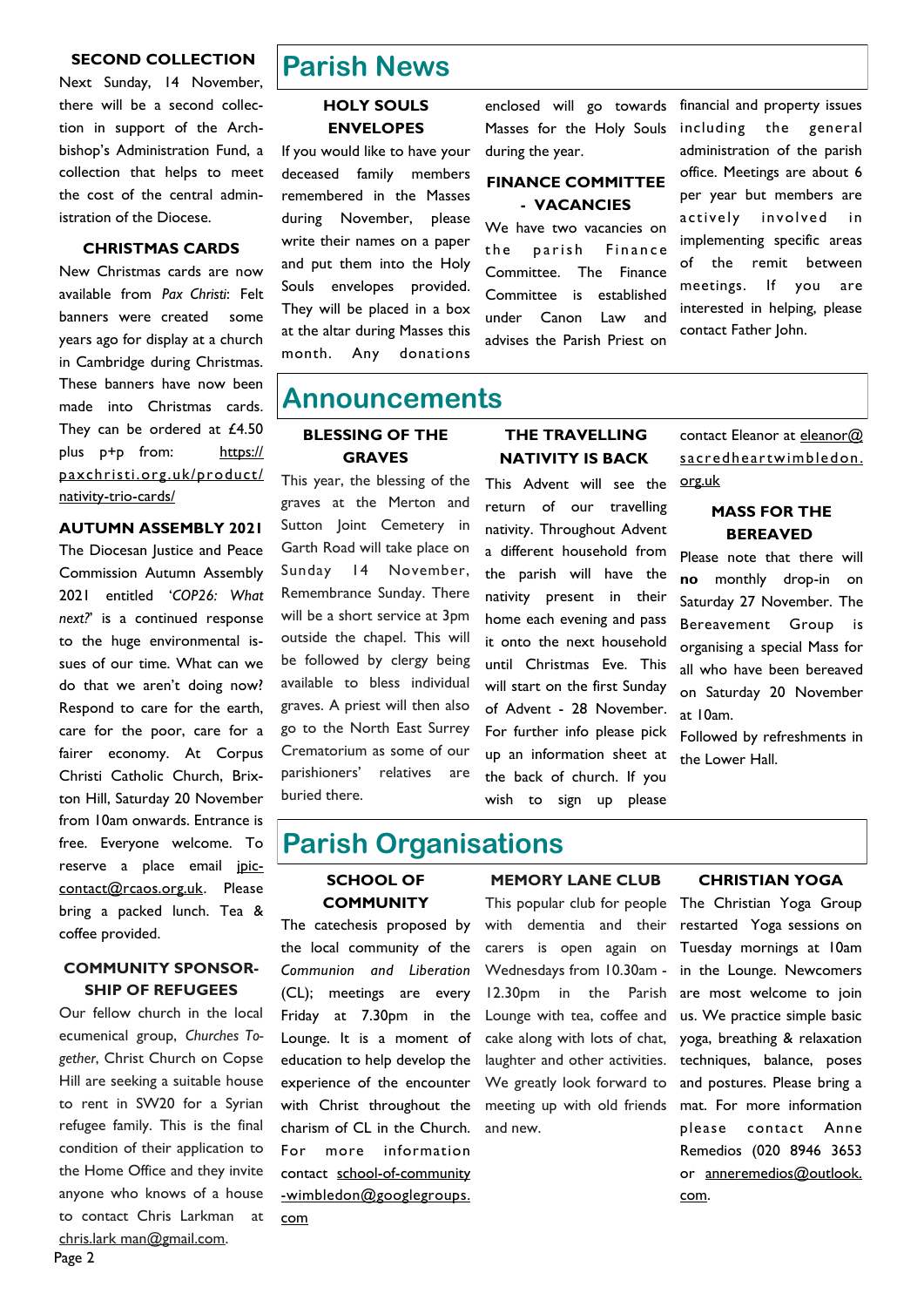### **Social & Cultural**

#### **EDGEWAYS NEEDS YOU!**

Since January 1988, your parish magazine, Edgeways, has been faithfully produced each month with print and online versions until March 2020 (vol.32 no.3) andintermittently online only until recently. To review and hopefully secure the continuation of this periodical, there will be a live meeting at 7pm on Wed 10 Nov in the Lounge for all past contributors, distributors, other helpers and for new people who are interested in securing the future Edgeways and to find a new editor/ designer to follow the inimitable John Symes. For more info please contact David at davidthurst@ gmail.com.

#### **NIGHT UNDER THE STARS**

*The Passage*, a Christian Charity working with homeless people, is holding a fundraising concert at the Royal Festival Hall on Thu 25 Nov on the theme *Bohe-*

*mian Rhapsody,* featuring works by Dvořák, Mahler & Smetana; Andrei Ioniță, Cello; Anush Kovhannisyan, Soprano; Streetwise Opera; Toby Purser, Conductor; and the Orion Orchestra. Full details & booking at [https://passage.org.uk/](https://passage.org.uk/night-under-the-stars-2021/) [night-under-the](https://passage.org.uk/night-under-the-stars-2021/) -stars-[2021/](https://passage.org.uk/night-under-the-stars-2021/) or 020 7592 1856.

#### **WIDOWS' SUPPORT 40TH YEAR CELEBRATION**

On Tuesday 30 November in the Lower Parish Hall, all widows are invited for Mass at 12 noon followed by a buffet lunch. This nonstructured group has taken place every Tuesday since Autumn 1981 (except during lockdown). We are always glad to welcome new members to our friendly gathering with much laughter, sharing news & information. All widows are welcome to our celebration, please let us know if you are coming for catering purpose. Donations welcome. For more

info, please call Sadie Smith 020 8946 5198 or Sheila Kelleher 020 8946 1792 or email mrssadiesmith3@out look.com.

#### **CHRISTMAS LUNCH**

Christmas Day 25 December 2021 A warm invitation to share Christmas Day in the Parish Hall to anyone who is going to be on their own this Christmas. Volunteers & guests on the day will sit and eat together. Sign up to join the festivities with Thelma at the Parish Office (or call 0208946 0305). As always, we will need donations to cover the cost of putting on a delicious lunch and buying gifts - your generosity, no matter how much you are able to afford is what helps this to happen and is so

gratefully appreciated. We need a few helpers prior to the event, drivers and a few volunteers to serve on Christmas Day. Please contact Louise (louise@gingham [hearts.co.uk](mailto:louise@ginghamhearts.co.uk) , 07872665 947).

### **Exploring our Faith**

#### **A BRIEF TASTE OF THEOLOGY: FIVE BIG IDEAS**

The London Jesuit Centre invites you to an accessible course which provides a brief taste of Christian theology: five big ideas that have been puzzling and inspiring the best minds for nearly two millennia, the course is a series of

samples, or taster sessions, aiming to provide a few stimulating entry points into Christian theology, and to whet the appetite for further investigation.

Dates: Thursdays, 11, 18, 25 Nov and 2 & 9 Dec, 12.30 – 2pm or 7 - 8.30pm; or Sat 11 Dec,10.30am-4.30pm. Level: accessible to those with little or no prior knowledge (or those who may have forgotten most of what they once knew!). Course tutor: Dr Stuart Jesson.

Invited contribution: £65

Venue: in person at London Jesuit Centre.

Please visit https://londonjesuit centre.org/a-brief-taste-oftheology for more information

# *Please introduce yourself to a member*

*New to the Parish?* 

*of the Parish Team after Mass and register online at https://sacredheart wimbledon.org.uk/ or by filling in a registration form, available at the back of the church*.

#### **OPEN EVENTS**

Ursuline Preparatory School cordially invites you to a Virtual Open Event on Wednesday 10 November at 9.30am; parents are invited to sign up at www.ursulineprep.org/ admissions/open-events

Donhead Preparatory School Open Morning - Reception 2022 & 2023: Donhead Prep. School would like to welcome you to visit on Tuesday 16 November to witness their boys in action and to experience the spirit, warmth, and ethos in the Donhead community. The morning will start at 9am with an introductory talk from the Headmaster, followed by a tour of the school. To register, please visit [https://](https://www.donhead.org.uk/admissions/open-morning-registration) www.donhead.org.uk/ [admissions/open-morning](https://www.donhead.org.uk/admissions/open-morning-registration)[registration](https://www.donhead.org.uk/admissions/open-morning-registration).

#### **SAFEGUARDING**

and registration.

It is the policy of the Catholic Church in England and Wales to report all allegations of abuse to statutory authorities, regardless of whether the abuse occurred recently or in the past, or whether the accused person is living or deceased. If you are concerned about the welfare of a child or adult at risk, do not delay in contacting the police, using 999 if a child or adult is believed to be in immediate danger. Further safeguarding information can be found on the parish website.